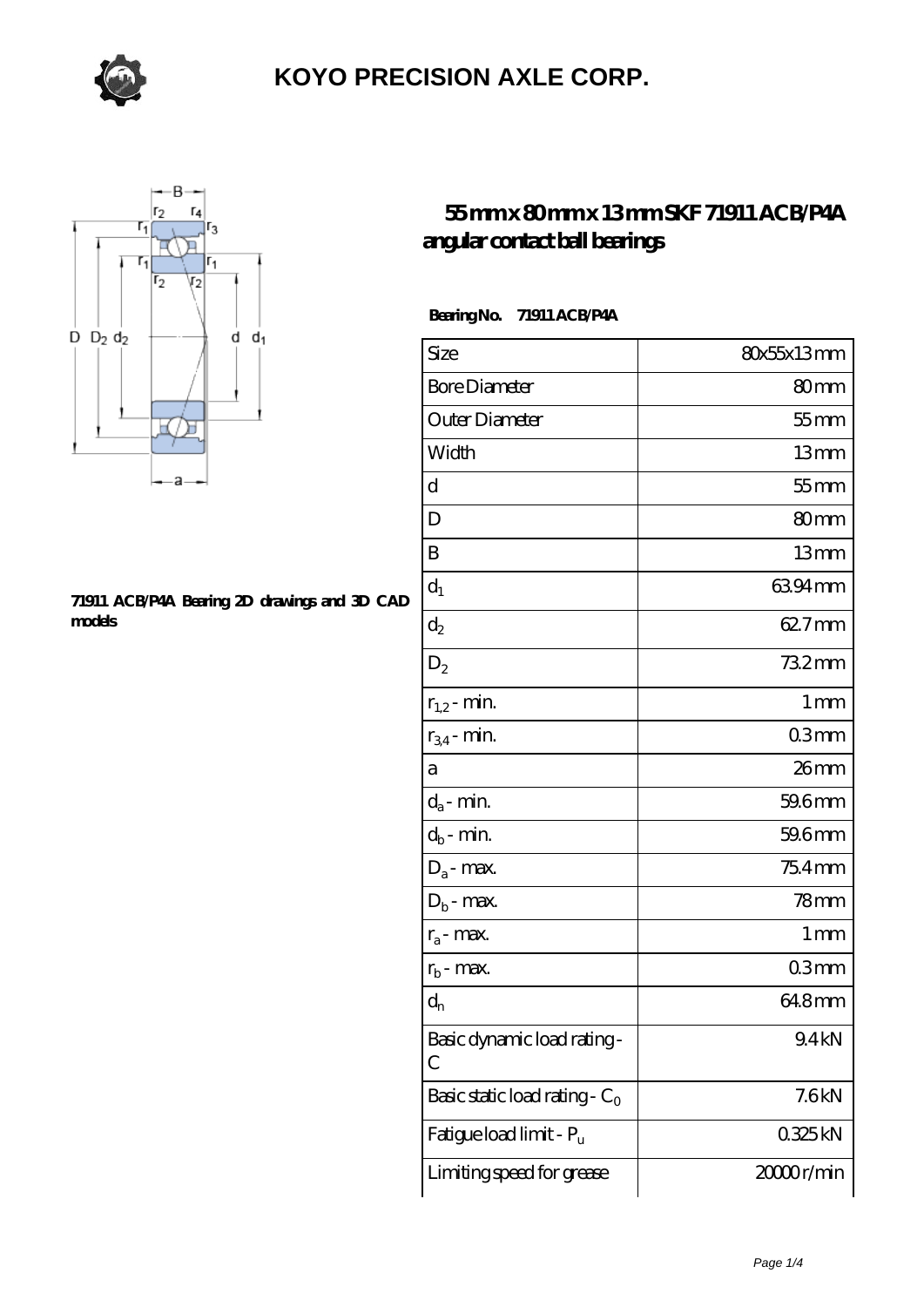

| lubrication                            |             |
|----------------------------------------|-------------|
| Limiting speed for oil<br>lubrication  | 32000mm/min |
| Ball - $D_w$                           | 556mm       |
| Ball - z                               | 28          |
| $G_{ref}$                              | 258cm3      |
| Calculation factor - e                 | 068         |
| Calculation factor - $Y_2$             | 0.87        |
| Calculation factor - $Y_0$             | 038         |
| Calculation factor - $X_2$             | Q41         |
| Calculation factor - $Y_1$             | 092         |
| Calculation factor - $Y_2$             | 1.41        |
| Calculation factor - $Y_0$             | 0.76        |
| Calculation factor - $X_2$             | 067         |
| Preload class $A - G_A$                | 55N         |
| Preload class $B - G_B$                | 110N        |
| Preload class $C - G_C$                | 330N        |
| Calculation factor - f                 | 1.09        |
| Calculation factor - $f_1$             | 099         |
| Calculation factor - f <sub>2A</sub>   | 1           |
| Calculation factor - $f_{\mathcal{B}}$ | 1.02        |
| Calculation factor - $f_{\chi}$        | 1.07        |
| Calculation factor - $f_{HC}$          | 1           |
| Preload class A                        | 88N/micron  |
| Preload class B                        | 114N/micron |
| Preload class C                        | 172N/micron |
| $d_1$                                  | 6394mm      |
| $d_2$                                  | 62.7mm      |
| $D_2$                                  | 732mm       |
| $r_{1,2}$ min.                         | 1 mm        |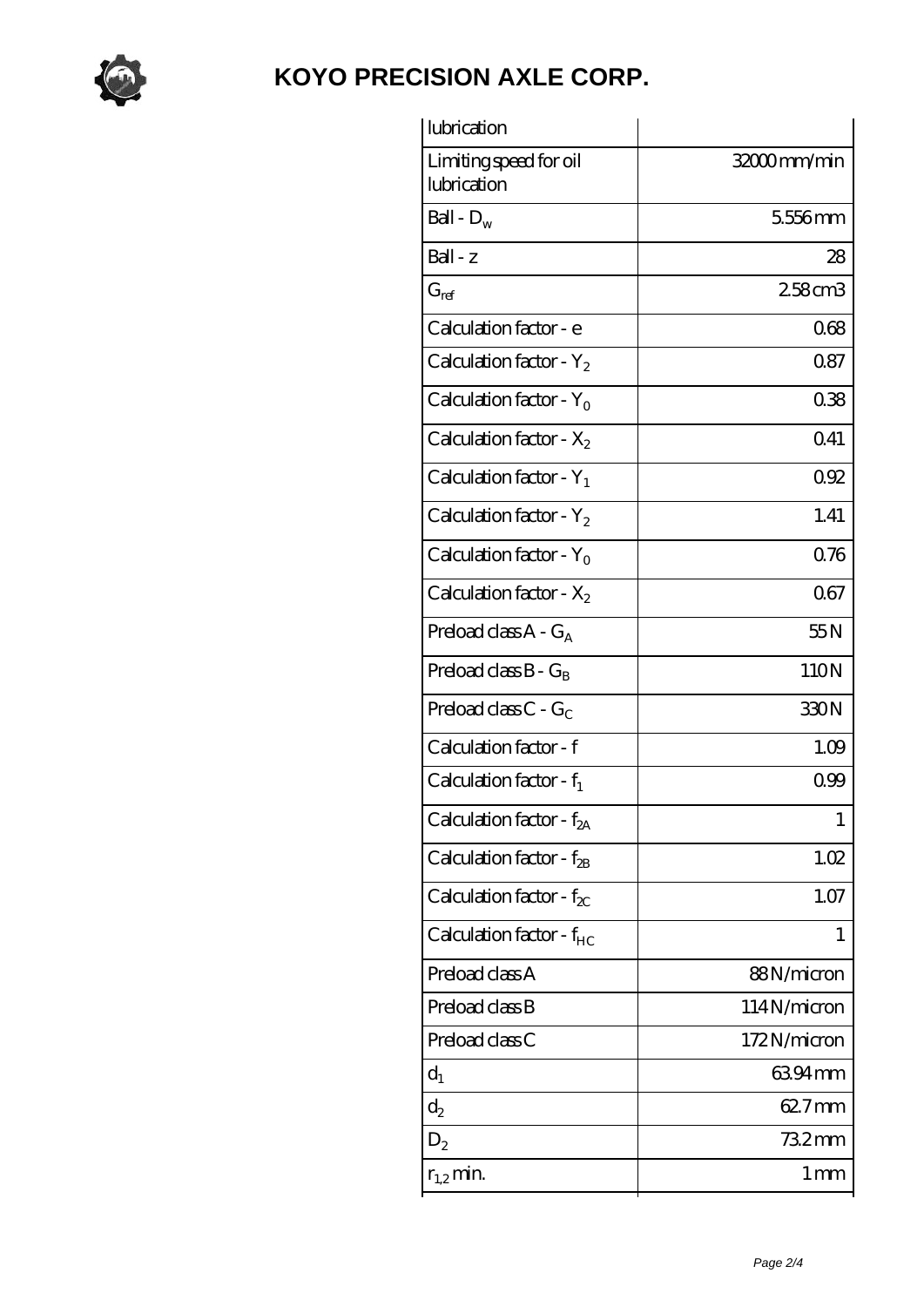

| $r_{34}$ min.                               | 03mm                  |
|---------------------------------------------|-----------------------|
| $d_a$ min.                                  | 59.6mm                |
| $d_b$ min.                                  | 59.6mm                |
| $D_a$ max.                                  | $754$ mm              |
| $Db$ max.                                   | $78$ mm               |
| $r_{a}$ max.                                | $1 \,\mathrm{mm}$     |
| $rb$ max.                                   | 03mm                  |
| $d_{n}$                                     | 64.8mm                |
| Basic dynamic load rating C                 | 127kN                 |
| Basic static load rating $C_0$              | 12.7kN                |
| Fatigue load limit Pu                       | 0325kN                |
| Attainable speed for grease<br>lubrication  | 2000r/min             |
| Attainable speed for oil-air<br>lubrication | 32000r/min            |
| Ball diameter $D_w$                         | 5556mm                |
| Number of balls z                           | 28                    |
| Reference grease quantity<br>$G_{ref}$      | $258$ cm <sup>3</sup> |
| Preload class $A G_A$                       | 55N                   |
| Static axial stiffness, preload<br>classA   | 88N∕µ m               |
| Preload class $BG_B$                        | 110N                  |
| Static axial stiffness, preload<br>classB   | $114N/\mu$ m          |
| Preload class C $G_C$                       | 330N                  |
| Static axial stiffness, preload<br>classC   | $172N/\mu$ m          |
| Calculation factor f                        | 1.09                  |
| Calculation factor $f_1$                    | 099                   |
| Calculation factor $f_{2A}$                 | 1                     |
|                                             |                       |
| Calculation factor $f_{\rm 2B}$             | 1.02                  |
| Calculation factor $f_{\chi}$               | 1.07                  |
| Calculation factor $f_{HC}$                 | 1                     |